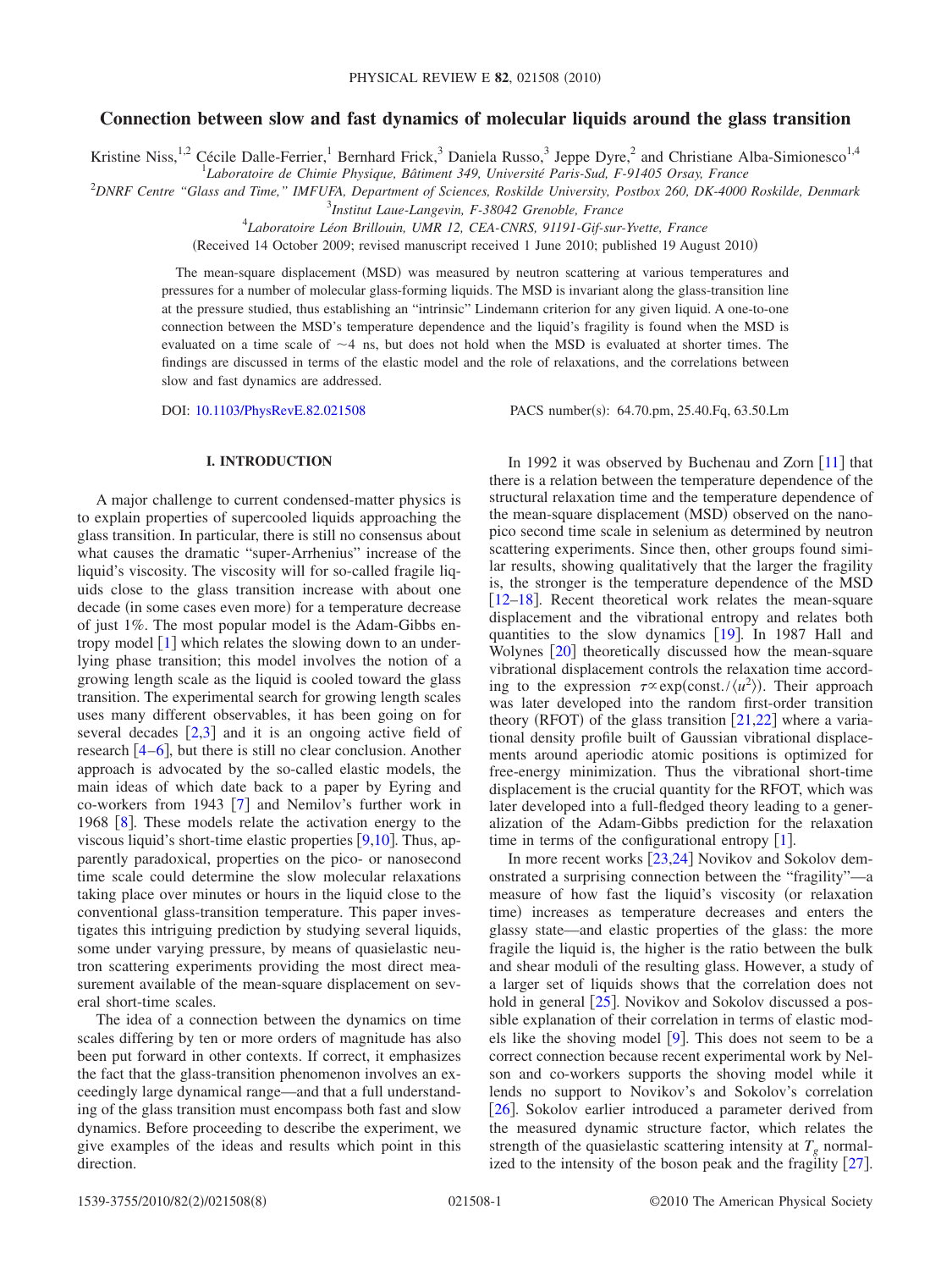This correlation has also been questioned  $[28]$  $[28]$  $[28]$  even if it holds on a very qualitative level (intense boson peaks are seen in strong systems like oxide glasses whereas the boson peak in van der Waals systems is less pronounced). It also appears that this correlation could be more related to isochoric than isobaric fragility  $\lceil 29 \rceil$  $\lceil 29 \rceil$  $\lceil 29 \rceil$ . Along similar lines Scopigno and co-workers suggested a correlation between the temperature dependence of the nonergodicity factor measured in the glass and the fragility of the liquid  $\left[30,31\right]$  $\left[30,31\right]$  $\left[30,31\right]$  $\left[30,31\right]$ . The main point to be noted here is that the two Novikov-Sokolov correlations as well as the Scopigno correlation provide an intriguing connection between short- and long-time properties of the liquid (since the liquid's short-time mechanical properties are those of the glass corresponding to the liquid structure at the temperature in question).

Widmer and Harrowell  $\begin{bmatrix} 32 \end{bmatrix}$  $\begin{bmatrix} 32 \end{bmatrix}$  $\begin{bmatrix} 32 \end{bmatrix}$  proposed studying the Maxwell-Boltzmann ensemble averaged mean-square displacement of a particle for any given initial configuration (the "iso-configurational ensemble"), terming this quantity the dynamic propensity of the particle in question. This property's distribution reflects the dynamic heterogeneity of the liquid. Thus, once again, a connection is established between the long-time dynamic properties and MSD on time scales much shorter than the relaxation time.

Leporini and collaborators  $\lceil 33 \rceil$  $\lceil 33 \rceil$  $\lceil 33 \rceil$  argued from simulations that there is a universal correlation between the structural relaxation time and the "rattling amplitude" from high- to low-viscosity states. According to this picture the glass softens when the rattling amplitude exceeds a critical value. This implies a "universal" Lindemann criterion for the glass transition, i.e., that the glass transition takes place when the MSD reaches a certain value (see e.g., Refs. [[10](#page-6-8)[,34](#page-6-27)]).

At first sight it appears very surprising that there could be any relation between the alpha-relaxation process—taking place on the second or hour time scale—and mean-square displacements taking place on the nano-/picosecond time scale. It should be recalled, however, that whereas the alpha relaxation is very slow, the barrier transitions themselves are fast. This fact is the starting point for the elastic models. In these models the relation between mean-square displacement and fragility comes very natural, and the stiffness of the material or, equivalently, the steepness of the energy minima, determines the activation energy of the alpha process  $[7,10,20]$  $[7,10,20]$  $[7,10,20]$  $[7,10,20]$  $[7,10,20]$ .

In terms of the vibrational MSD  $\langle u^2 \rangle$ , in the simplest version where the instantaneous bulk and shear moduli are proportional in their temperature variation, all elastic models imply for the activation energy  $\Delta E(T) \propto Ta^2 / \langle u^2 \rangle(T)$ , where  $a$  is the average intermolecular distance  $[10,16,20,35]$  $[10,16,20,35]$  $[10,16,20,35]$  $[10,16,20,35]$  $[10,16,20,35]$  $[10,16,20,35]$ . This implies

$$
\tau(T) = \tau_0 \exp\left(\frac{Ca^2}{\langle u^2 \rangle(T)}\right),\tag{1}
$$

<span id="page-1-0"></span>where *C* is a constant. This result relates a larger MSD to a shorter alpha-relaxation time and it implies that the temperature dependence of the relaxation time is governed by the temperature dependence of the MSD. Hence the elastic model predicts that the change of the MSD just above  $T<sub>g</sub>$  is more dramatic the more fragile the liquid is. This agrees with the generally observed trend, although questions remain about at which time scale  $\langle u^2 \rangle$  should be considered. The glass-transition Lindemann criterion states that the  $\langle u^2 \rangle / a^2$ , i.e., the relative vibrational amplitude of the atoms, at the glass transition should reach a certain universal value allowing diffusion on long time and length scales  $[10,34,36,37]$  $[10,34,36,37]$  $[10,34,36,37]$  $[10,34,36,37]$  $[10,34,36,37]$  $[10,34,36,37]$ . Recall that the Lindemann criterion is the rule that  $\langle u^2 \rangle / a^2$  ~ 1% when any crystal melts. If the glass transition is also characterized by such a universal number, there would be an appealing analog between crystal and glass "melting"—although the latter phenomenon is known to be cooling rate dependent.

In this paper we present a *quantitative* test of Eq. ([1](#page-1-0)) based on MSD data in the nano- and picosecond time scale obtained by neutron backscattering and time-of-flight techniques on several molecular liquids, covering fragilities ranging from 49 to 161. Three liquids were also studied under varying pressure. This allows one to examine different glass transitions of the same liquid, i.e., without changing the intermolecular interactions.

## **II. EXPERIMENTAL**

The experiments were carried out on the back-scattering instruments IN10 and IN16 at the ILL. This spectrometers use the  $(1\ 1\ 1)$  reflection of Si-single crystals with a Bragg angle of 90° as the monochromator and analyzers to reach an energy resolution of FWHM=1  $\mu$ eV (corresponding to a time scale of  $\sim$ 4 ns). The wavelength of the neutrons was 6.27 Å. The wave vector, *Q*, range covered was 0.2 to 1.9 Å<sup> $-1$ </sup>. The experiments were performed isobarically in cooling with a rate of  $\sim 0.5$  K/min. Pressure was applied using a clamp pressure cell mounted on the bottom of an insert to the cryostat. Sample transmission was 88% for the high-pressure measurements and 95% for the measurements at atmospheric pressure in standard aluminum cells. The liquids studied are: glycerol, cumene, dibuthyl-phthalate (DBP), m-toluidine, sorbitol, triphenylphosphite (TPP), and decahydroisoquinoline (DHIQ). The first three were also studied at elevated pressure (300 or 500 MPa); the pressure dependence of the glass-transition temperature was obtained from calorimetric experiments or extracted from dielectric spectroscopy under pressure. For glycerol a different pressure cell, dedicated for studying liquids under hydrostatic pressure, was used. This cell is built out of Niobium resulting in a low background and the pressure can be adjusted via a capillary from the outside of the cryostat, but the maximum pressure is limited to 300 MPa  $[38]$  $[38]$  $[38]$ . The raw data correction was performed using the standard ILL software Sqwel which converts the measured data to the scattering law  $S(Q, \omega)$  for the sample. The MSD is calculated from the measured elastic intensities by adopting the Gaussian approximation,  $\ln(I) = A - \frac{Q^2 \langle u^2 \rangle}{3}$  with *A* being a constant. The measured intensity is normalized to the intensity measured at low temperature, *T*=4 K, which means that the zero point motion is removed. We find that the  $Q^2$  dependence is obeyed in the temperature range 0 K to 1.2  $T_g$  [[39,](#page-6-33)[40](#page-6-34)]. Even so, one should still be aware that the measured MSD can contain local relaxations which are unrelated to the vibrations and independent of the structural relaxation.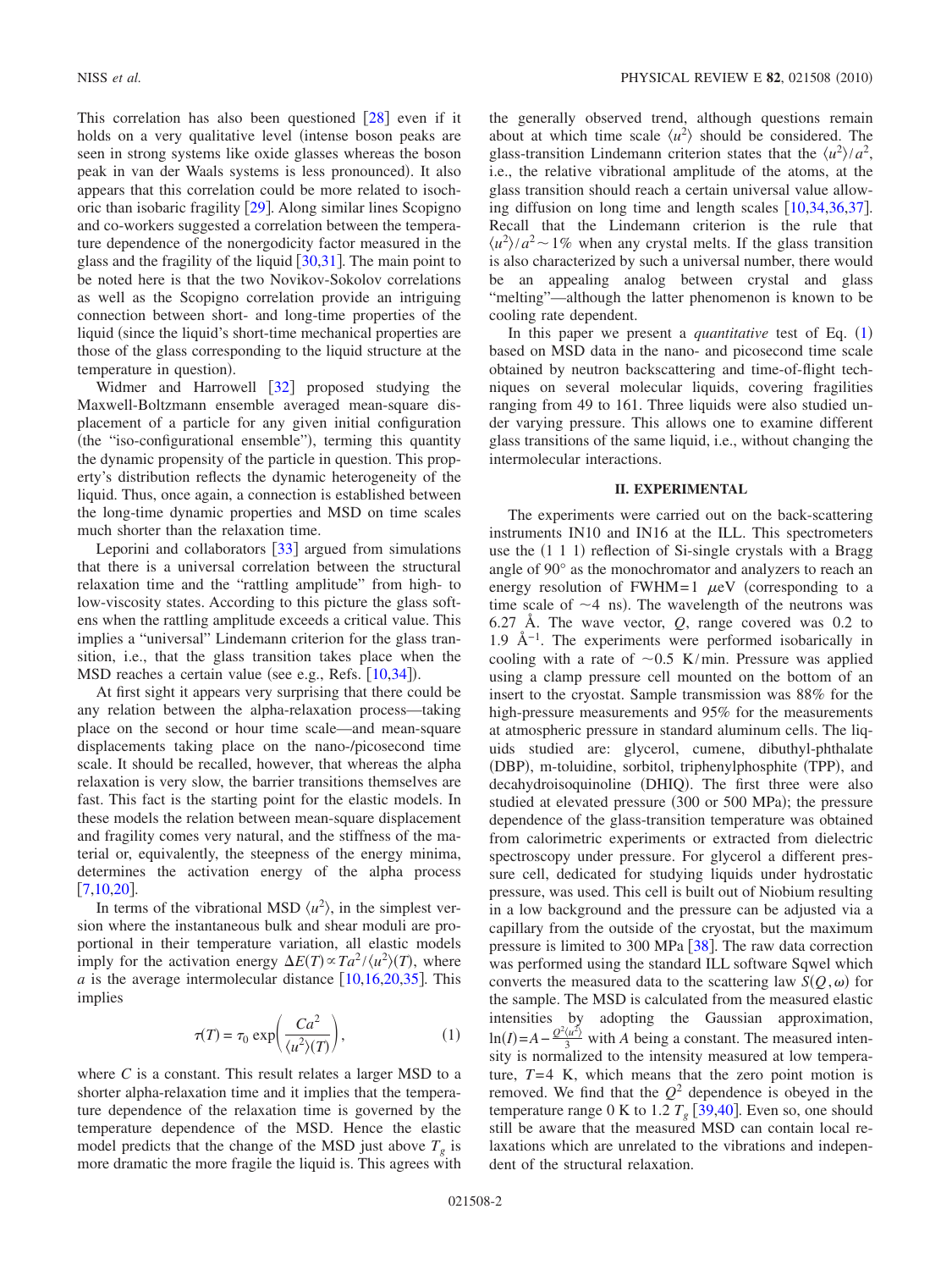<span id="page-2-0"></span>

FIG. 1. (Color online) The MSD of glycerol, cumene and DBP at atmospheric pressure and at 500 MPa (300 MPa for glycerol). The left hand side of the figure shows  $\langle u^2 \rangle$  and temperature on an absolute scale. The dashed lines indicate  $T<sub>o</sub>$ , the dash-dotted lines  $T_g$  at high pressure. The temperature scale in the right hand side of the figure is scaled by the pressure-dependent  $T_g$  and the *y*-axis is scaled with  $a^2 \propto \rho^{-2/3}$  evaluated at  $[T_g(P), P].$ 

Supplementary experiments on DHIQ and DBP were carried out on the back-scattering instrument IN13 at atmospheric pressure. The energy resolution on IN13 is almost ten times wider, FWHM=8  $\mu$ eV, meaning that the MSD we access in the measurement is probed on an almost ten times faster time scale  $(\sim 0.5 \text{ ns})$ .

#### **III. LINDEMANN CRITERION**

How can the elastic-model prediction be tested? Comparing data for the same liquid at differing pressure, avoids making assumptions about the constant  $C$  of Eq.  $(1)$  $(1)$  $(1)$ . If it turns out that  $C$  is common to all liquids, a universal (i.e., genuine) glass-transition Lindemann criterion is implied.

In Fig. [1](#page-2-0) we present data for three liquids of different chemical nature, intermolecular interactions and fragility (glycerol, cumene, and dibutylphthalate). They are studied at ambient as well as at high pressures (300 MPa for glycerol, 500 MPa for the two other liquids). The left part of each figure gives the mean-square displacement as a function of temperature at the two pressures where the dashed line marks the glass-transition temperature. The right part gives the data scaled as implied by Eq.  $(1)$  $(1)$  $(1)$ . Thus the temperature is scaled by  $T_g$  and the MSD by  $a^2$ , where we assume that the intermolecular distance scales with  $a^2 \propto \rho^{-2/3}$ . The density,  $\rho$  is evaluated at  $(T_g(P), P)$  from known equations of state [[41](#page-6-35)]. For all three liquids there is data collapse, showing that a Lindemann type criterion is fulfilled.

The scaling of the temperature axis is by far the most important for this data collapse in the pressure range studied. The estimated increase in density is less than 10%. This gives a decrease of  $a^2$  by approximately 5%. This difference is almost indistinguishable in Fig. [1](#page-2-0) due to the scatter of the data. A scaling with the pressure-dependent glass-transition temperature was earlier shown by two of us for a polymer sample in Ref.  $[38]$  $[38]$  $[38]$ . The earlier scaling is also done at relatively low pressures where the density does not change dramatically. It thus appears that for the systems studied so far, the MSD is constant along the glass-transition line in a P-Tdiagram, suggesting a Lindemann criterion. To verify whether the MSD is constant or, as suggested by the elastic

model, whether the normalized MSD,  $\langle u^2 \rangle(T) / a^2$ , is constant studies are needed in a larger pressure range. A constant value of  $\langle u^2 \rangle (T) / a^2$  with  $a^2 \propto \rho^{-2/3}$  along the glass-transition line,  $(T_g(P), P)$ , is also consistent with the existence of isomorphs as it is pointed out in Ref.  $[42]$  $[42]$  $[42]$ . Alternatively, the change of the intermolecular distance *a* could be found based on a more local measure extracted from the static structure factor,  $S(Q)$ . However, measurements as a function of temperature and pressure show that the *Q*-dependence of the peak maximum follows the same behavior  $[43]$  $[43]$  $[43]$ .

The next step is to investigate whether the constant *C* in Eq.  $(1)$  $(1)$  $(1)$  is common to all liquids, as required by a universal glass-transition Lindemann criterion  $[10,33]$  $[10,33]$  $[10,33]$  $[10,33]$ . This is investi-gated in Fig. [2](#page-2-1) by plotting  $\langle u^2 \rangle(T) / a^2$  as function of  $T/T_g$  for a selection of liquids at ambient pressure with quite similar  $T_g$ 's. If the constant *C* were universal,  $a^2 / \langle u^2 \rangle$  should be the same for all liquids at  $T_g$ . The figure shows that this is not the case since the number  $\langle u^2 \rangle (T_g) / a^2$  varies a factor of 3 going from glycerol to m-toluidine. It should be noted, though, that the temperature dependence of the MSD of m-toluidine has a strong increase far below  $T<sub>g</sub>$ . This type of behavior has

<span id="page-2-1"></span>

FIG. 2. (Color online) The temperature dependence of  $\langle u^2 \rangle$ scaled to  $a^2 \propto \rho^{-2/3}$  (see text for details) for 5 different liquids; glycerol (circles), DBP (diamonds), m-toluidine (squares), cumene (triangles), DHIQ (crosses). The temperature is scaled to  $T_g$ . The inset: the same data as in the main figure, here shown with the absolute value of  $\langle u^2 \rangle$ .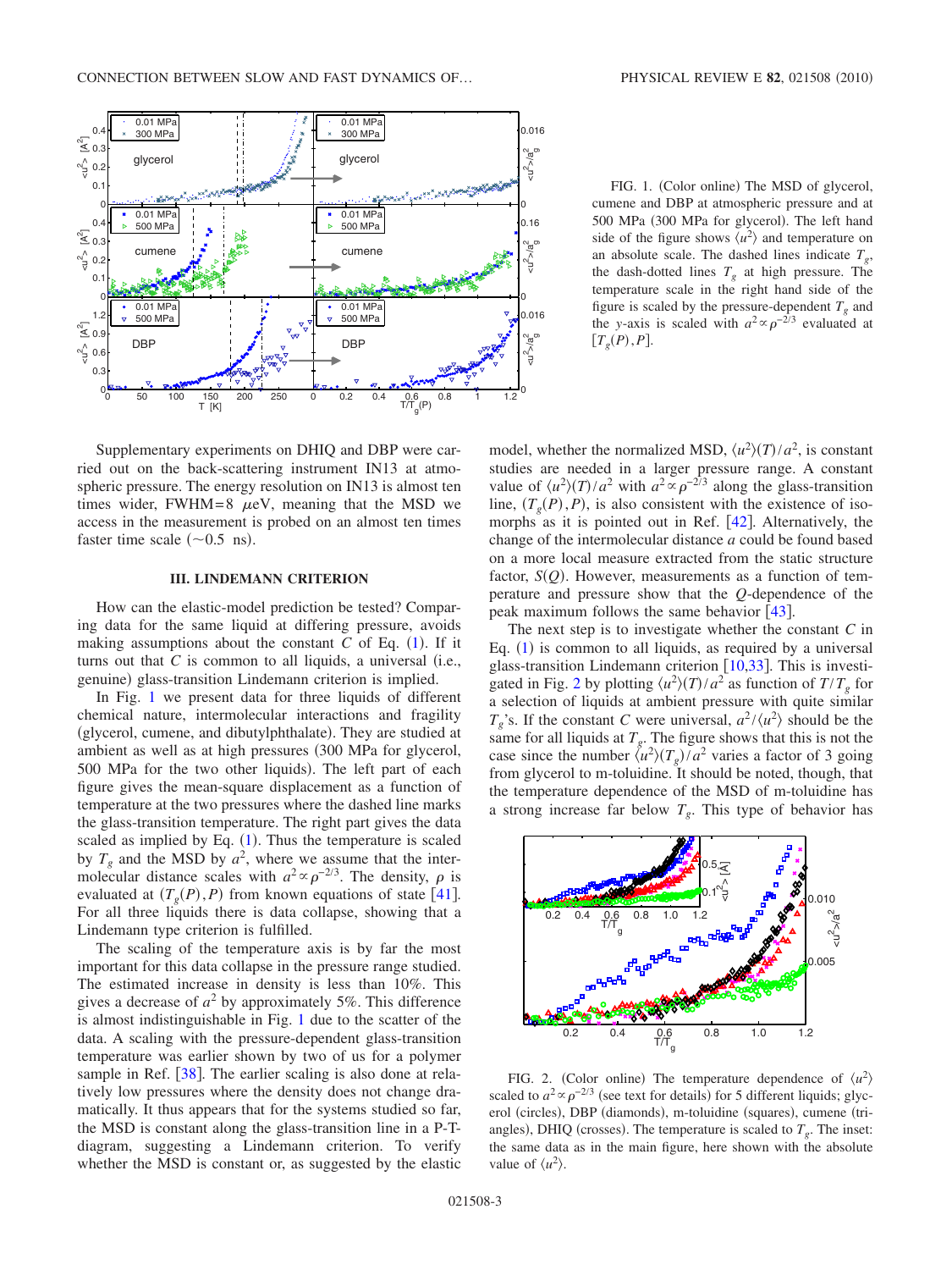<span id="page-3-0"></span>

FIG. 3. (Color online) The measured  $\langle u^2 \rangle$  scaled to  $\langle u^2 \rangle_{T_g}$  for five different liquids. The temperature is scaled to  $T_g$ . glycerol (circles), DBP (diamonds), m-toluidine (squares), cumene (triangles), DHIQ (crosses). The lines above  $T_g$  illustrate the fitted slopes used in Fig. [4.](#page-3-1)

earlier been seen in other systems and is associated with the methyl-group rotation  $[44]$  $[44]$  $[44]$ . Such type of local motion is probably independent of the glass-transition temperature and an irrelevant contribution to the apparent MSD with respect to the Lindemann criterion. Even for the four other liquids there is a factor of 2 in variation when comparing  $\langle u^2 \rangle (T_g)/a^2$ . Based on these data and assuming that for DBP, DHIQ, and cumene the major contributions to the MSD are arising from displacements which are relevant for the structural relaxation near  $T_g$ , we cannot confirm the existence of a universal Lindemann criterion as predicted by Leporini and collaborators  $\left[33\right]$  $\left[33\right]$  $\left[33\right]$ , at least not on the time scale we explore. The question is also discussed in a recent publication by the same group  $[45]$  $[45]$  $[45]$ .

### **IV.** *T* DEPENDENCE OF THE MSD ABOVE  $T_g$

We now apply a different scaling for the MSD by normalizing to the MSD at  $T_g$ . Figure [3](#page-3-0) shows  $\langle u^2 \rangle (T) / \langle u^2 \rangle_{T_g}$  as a function of  $T/T_g$ . The  $\langle u^2 \rangle$  value of the very fragile liquid DHIQ at the nanosecond rises most, the  $\langle u^2 \rangle$  of glycerol least, dramatically; the three remaining liquids, which all have similar intermediate fragilities, fall in between. The systems studied hence confirm the general trend that more fragile liquids have more temperature-dependent amplitude of the short-time MSD above  $T_g$  than do less fragile [[16](#page-6-28)]. The elastic models make a quantitative prediction regarding the relation between the temperature dependence of  $\langle u^2 \rangle$  and that of the alpha-relaxation time. Thus the elastic model leading to Eq.  $(1)$  $(1)$  $(1)$  is based on

$$
\frac{\Delta E(\rho, T)}{k_B T} = \frac{Ca^2}{\langle u^2 \rangle(\rho, T)}.
$$
 (2)

Introducing the (isobaric) "activation energy index" [[46](#page-6-40)],  $I_P=-\frac{d \ln \Delta E(T,\rho)}{d \ln T}|_P$ , it follows that the elastic models predict

<span id="page-3-1"></span>

FIG. 4. (Color online) The value of  $\frac{\partial \ln(u^2)}{\partial \ln T}\Big|_P$  as a function of the isobaric fragility. Full symbols (blue) are data that refer to the nanosecond time scale  $(\sim 4 \text{ ns})$ , open symbols (red) are data obtained on IN13 on a ten times faster time scale  $(\sim 0.4 \text{ ns})$ . The blue full line shows the expression Eq. ([4](#page-3-2)) which follows from assuming  $\Delta E(T) \propto T/\langle u^2 \rangle$  as is predicted from the elastic model (using  $\tau_g$  $= 100$  s and  $\tau_0 = 10^{-14}$  s). The red dashed line is a guide to the eye. Values and references are given in Table [I.](#page-4-0) The points calculated at  $\sim$ 4 ns fall close to the predicted line, while the points calculated at  $\sim$ 0.4 ns where the  $\langle u^2 \rangle$  is less influenced by relaxations fall much below the line (the red dashed curve is a guide to the eyes). When points lie below the blue full line, the temperature dependence of  $\langle u^2 \rangle$  underestimates the temperature dependence of the activation energy. It should be noted that both *x* and *y* variables have considerable uncertainty as they are arrived at as numerical derivatives of data. The error bars on the literature data are our estimate based on experience and on the difference in reported values from different sources.

where the weak temperature dependence of *a* at constant pressure is ignored)

$$
I_P = -1 + \left. \frac{d \ln \langle u^2 \rangle}{d \ln T} \right|_P.
$$
 (3)

Using the general relation  $\lceil 10 \rceil$  $\lceil 10 \rceil$  $\lceil 10 \rceil$  between the conventional fragility index and  $I<sub>p</sub>$  it follows that the model predicts a proportionality between Angell's (isobaric) fragility  $m<sub>P</sub>$  and the relative change of  $\langle u^2 \rangle$  with relative change in temperature,

<span id="page-3-2"></span>
$$
m_P = \log_{10}\left(\frac{\tau_g}{\tau_0}\right)(1+I_P) = \log_{10}\left(\frac{\tau_g}{\tau_0}\right)\frac{d\ln\langle u^2 \rangle}{d\ln T}\bigg|_P,\qquad(4)
$$

where  $\tau_0$ =10<sup>-14</sup> s is the microscopic time and  $\tau_g$ =100 s is the relaxation time at the glass-transition temperature (where fragility is evaluated). Hence the elastic model predicts a correspondence between the slope seen in Fig. [2](#page-2-1) at  $T<sub>g</sub>$  and the fragility found from the temperature dependence of the alpha-relaxation time.

Figure [4](#page-3-1) tests this relation using fragilities and  $T_g$ 's taken from literature (see Table [I](#page-4-0) for values and references). The value of  $\frac{d \ln \langle u^2 \rangle}{d \ln T}$  |  $p(T = T_g)$  is in all cases calculated in the temperature range from  $\overline{T}_g$  to ~1.1  $T_g$ , corresponding to the range where the fragility is determined. The data taken on the nanosecond time scale all lie close to the line. This result is rather convincing, especially because Eq. ([4](#page-3-2)) not only predicts that there is a proportionality between  $m_p$  and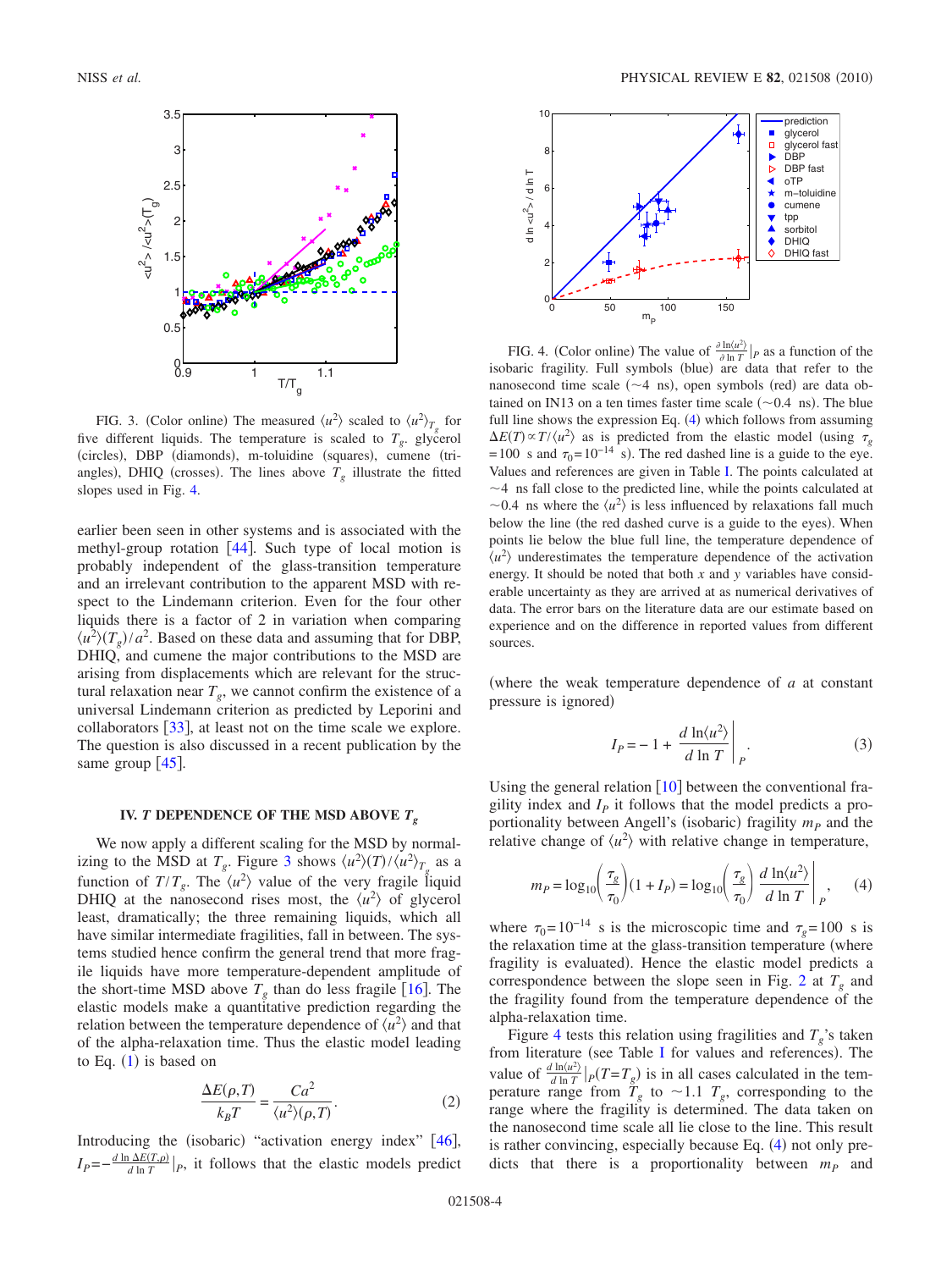| Compound             | $m_P$          | Refs.                     | d $\ln\langle u^2 \rangle$<br>$d \ln T$ | $d \ln \langle u^2 \rangle$<br>fast<br>$d \ln T$ | Refs.                        |
|----------------------|----------------|---------------------------|-----------------------------------------|--------------------------------------------------|------------------------------|
| Glycerol             | 40, 53, 54     | [47], [48], [49]          | $\overline{2}$                          |                                                  | This work $\lceil 50 \rceil$ |
| <b>DBP</b>           | 75             | $\lceil 51 \rceil$        | 5                                       | 1.6                                              | This work                    |
| $o$ -terphenyl (oTP) | 82, 81, 76, 84 | $[47]$ , [52], [53], [54] | $3.4*$                                  |                                                  | $\lceil 14 \rceil$           |
| $m$ -toluidine       | 79,84          | $[55]$ , $[56]$           | $\overline{4}$                          |                                                  | This work                    |
| Cumene               | $90*$          | $\lceil 57 \rceil$        | 4.1                                     |                                                  | This work                    |
| <b>TPP</b>           | $92*$          | $\lceil 58 \rceil$        | 6                                       |                                                  | This work                    |
| Sorbitol             | 100            | $\lceil 59 \rceil$        | 4.8                                     |                                                  | This work                    |
| <b>DHIO</b>          | 158,163*       | [60], [61]                | 6                                       | 2.2                                              | This work                    |

<span id="page-4-0"></span>TABLE I. Values and references for the points shown in Fig. [4.](#page-3-1) The asterisk indicates that the value has been calculated from data in the paper.

 $\frac{d \ln \langle u^2 \rangle}{d \ln T}$   $\left| p(T = T_g) \right|$ , but the value of the proportionality constant as well. The red points are take at shorter times, and are discussed in the section below.

#### **V. ROLE OF RELAXATIONS AND ANHARMONICITY**

Although Fig. [4](#page-3-1) shows an overall agreement with the elastic-model prediction, when using the MSD on the nanosecond time scale, a number of issues remain to be considered. Not only, of course, is a more extensive study of different liquids needed, there are also other more fundamental issues. One problem is that in elastic models it is usually assumed that the measured  $\langle u^2 \rangle$  is purely vibrational, i.e., that no relaxational motion contributes to  $\langle u^2 \rangle$  around  $T_g$ . It is not likely that this assumption is generally correct, however. Thus we know from time-of-flight spectra that DHIQ has a strong quasielastic scattering already at  $T<sub>g</sub>$  [[39](#page-6-33)]. Timeof-flight measurements have a broader resolution function, and consequently shorter time scale, so this quasielastic scattering corresponds to relaxation at even shorter times than the MSD probed by backscattering. The alpha relaxation itself also enters the experimental window at some time, possibly already when  $\tau_{\alpha} \sim 1$   $\mu$ s if the relaxation function is very stretched. This happens intrinsically faster for fragile liquids than for strong liquids (for which, also, the relaxation functions are generally less stretched).

When considering relaxation it also appears that the finding of Fig. [4](#page-3-1) is consistent with another phenomenological feature observed in the dynamic structure factor as measured from inelastic scattering. Namely, the observation that the relative strength of the boson peak compared to the fast relaxation, measured at  $T_g$ , is related to the isobaric fragility of the glass former: a parameter,  $R$ , is defined as the quasielastic intensity divided by the boson peak intensity, and proposed to increase with increasing isobaric fragility  $[24,27]$  $[24,27]$  $[24,27]$  $[24,27]$ . This model-independent assertion made by comparing the behavior of different glass formers is controversial  $[28]$  $[28]$  $[28]$ , but appears more robust than many other correlations  $[29,39,62]$  $[29,39,62]$  $[29,39,62]$  $[29,39,62]$  $[29,39,62]$ . Our findings are clearly consistent with this observation, showing the importance of fast processes on a time scale of a few nanoseconds even close to  $T_g$ , where  $R$  is determined for the most fragile liquids. This observation at the same time suggests that the boson peak intensity itself is not the relevant quantity for the correlation, but that it probably is the larger intensity of fast relaxation in fragile liquids that yields the correlation.

To investigate the role of relaxations further we have performed supplementary measurements of the MSD of DHIQ and DBP (for glycerol we used literature data  $\lceil 50 \rceil$  $\lceil 50 \rceil$  $\lceil 50 \rceil$  referring to the same time scale) using IN13 which has a broader than IN10 resolution and therefore accesses  $\langle u^2 \rangle$  on a time scale which is approximately ten times shorter. In Fig. [5](#page-4-1) we compare the mean-square displacement of DHIQ found on the two different instruments, two distinct time scales. The measured  $\langle u^2 \rangle$  follow each other below  $T_g$ , which strongly indicates that we probe genuine vibrations in this regime and therefore that the finding of the Lindemann criterion is related to the vibrations, as predicted by the elastic models. Above  $T_g$ , on the other hand, we see a separation of the two curves. It is evident that the temperature dependence of the MSD on the nanosecond time scale probed by IN10 is much more pronounced than the temperature dependence on the shorter time scale probed by IN13. This dependence on the time scale indicates that we are not probing the purely vibra-

<span id="page-4-1"></span>

FIG. 5. (Color online) The MSD of DHIQ measured by IN13 (on a time scale of  $\sim$  0.4 ns) and IN10 (on a time scale of  $\sim$  4 ns). The dashed lines indicate  $T<sub>g</sub>$ . The lines above  $T<sub>g</sub>$  illustrate the fitted slopes used in Fig. [4.](#page-3-1) The temperature dependence of the MSD is time scale independent below  $T_g$  while it becomes strongly time scale dependent above  $T<sub>g</sub>$ . This indicates that  $\langle u^2 \rangle$  below  $T<sub>g</sub>$  is dominated by vibrations while relaxations play a role on the nanosecond time scale in the liquid above  $T_g$  (even close to 1 where the alpharelaxation time is still on the order of seconds).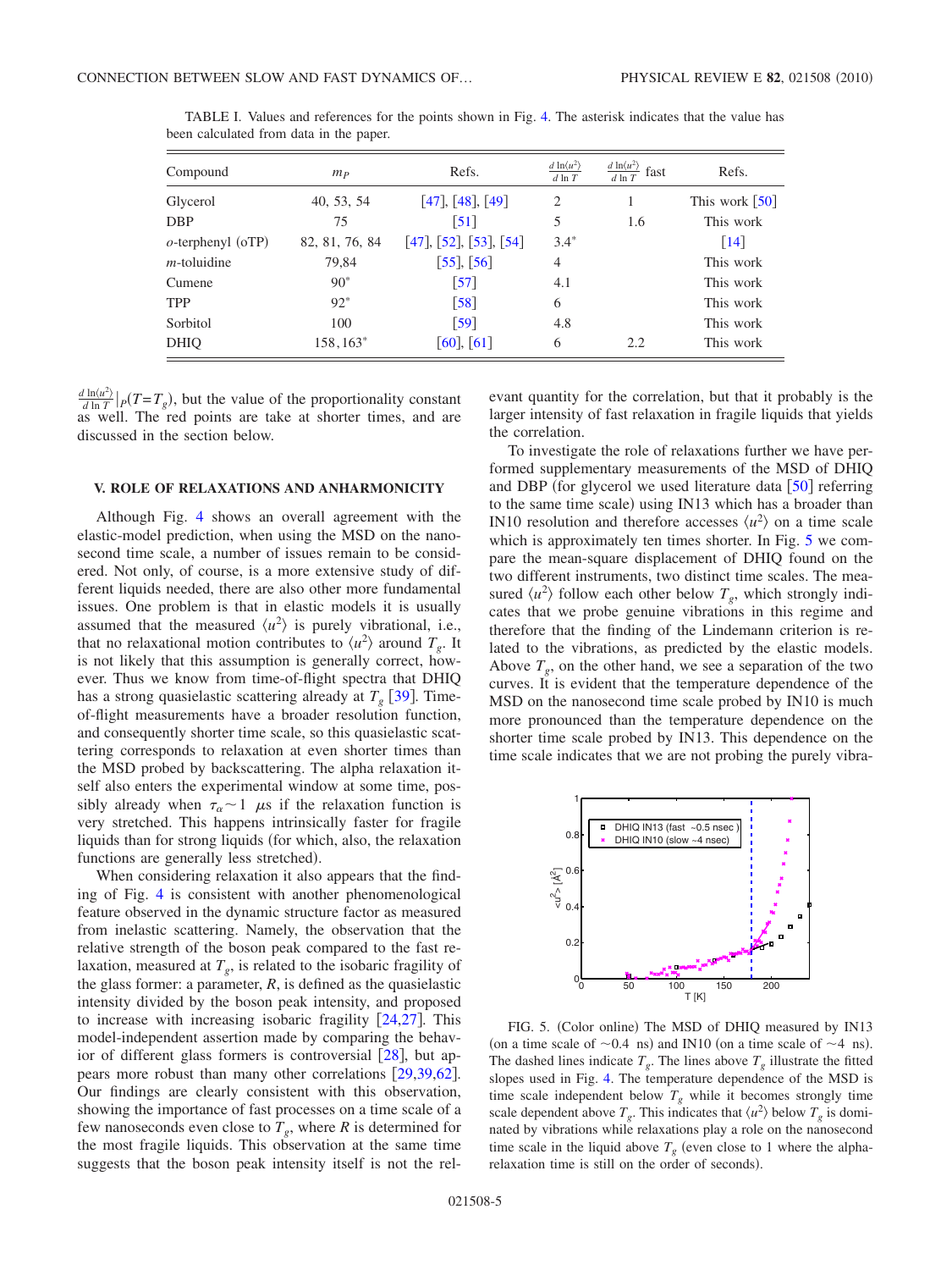tional MSD on the nanosecond time scale, but rather a combination of vibration and fast relaxations.

To illuminate how the relaxations affect the value of  $d \ln \frac{u^2}{d} \ln T$  we adopt a simple "jump-diffusion" type modeling  $[63]$  $[63]$  $[63]$ : if on the time scale set by the experiment some molecules vibrate whereas others jump once or more, the MSD separates into two contributions:  $\langle u^2 \rangle_{\text{vib}} + \langle u^2 \rangle_{\text{jump}}$ . For the log-log derivatives one finds  $\int d \ln \langle u^2 \rangle / d \ln T$  $=$ *Ad*  $\ln \left\langle u^2 \right\rangle_{\text{vib}} / d \ln T + B d \ln \left\langle u^2 \right\rangle_{\text{jump}} / d \ln T$  where *A*  $= \langle u^2 \rangle_{\text{vib}} / \langle u^2 \rangle$  and  $B = \langle u^2 \rangle_{\text{jump}} / \langle u^2 \rangle$  give the relative weights of the two contributions  $(A+B=1)$ . The jump contribution is most likely strongly temperature dependent. Thus any correction for this in order to get the pure elastic contribution to  $d \ln \frac{u^2}{d} \ln T$  pushes the points in Fig. [4](#page-3-1) downward, i.e., further away from the line. This is exactly what we see for the  $d \ln \frac{u^2}{d \ln T}$  obtained from the IN13 data on DHIQ, which is also shown in Fig. [4.](#page-3-1) Similarly we see that the  $d \ln \frac{u^2}{d}$  ln *T* calculated from glycerol data taken on IN13 reported by Wuttke  $\lceil 50 \rceil$  $\lceil 50 \rceil$  $\lceil 50 \rceil$  lie below the line. However, the difference between the two time scales is much less dominant for glycerol than for the very fragile DHIQ, indicating that the relaxation are more dominant in the latter.

Based on the above considerations, we conclude that using the vibrational part of the MSD as deviced by the elastic models  $[Eq. (1)]$  $[Eq. (1)]$  $[Eq. (1)]$  underestimates the temperature dependence of the activation energy. The reason for this could be that Eq. ([1](#page-1-0)) is based on a simplified reasoning that basically ignores anharmonicities  $[10]$  $[10]$  $[10]$ . There are two nontrivial assumptions going into this reasoning: (a) the harmonic approximation, according to which the curvature at the minimum is inversely proportional to  $\langle u^2 \rangle$ ; (b) The energy barrier being proportional to the curvature at the minimum, as it would be if the potential were parabolic and scale accordingly. The first approximation applies to a good approximation at sufficiently low temperatures and may well apply to highly viscous liquids because these have fairly large energy barriers. The second approximation implies that if the barrier goes to zero, so does the curvature. However, this is not necessarily the case. Thus the simple elastic-model assumption that the barrier scales with curvature may break down. In summary, for a given temperature dependence of  $\langle u^2 \rangle$  a more realistic model might well predict larger  $d \ln \Delta E/d \ln T$  than predicted by the elastic models. This corresponds to lowering the slope of the theoretical line of Fig. [4.](#page-3-1) This might explain why the  $d \ln \langle u^2 \rangle / d \ln T$  measured at short times where we expect vibrations to be dominant lie on the lower side of the line.

#### **VI. DISCUSSION AND CONCLUSION**

The liquids studied show no universal glass-transition Lindemann criterion when we compare the MSD on the nanosecond time scale. Three of the liquids were studied at two different pressures. They obey a pressure-dependent Lindemann criterion, as predicted by the elastic models. Thus the use of pressure reveals a connection which is probably masked by details in the molecular interactions and geometries when comparing different liquids; this suggests the existence of an *intrinsic* Lindemann criterion for each substance at their pressure-dependent glass transition. More extensive studies including several pressures along the glasstransition line of each liquid are needed in order to establish the range in which this result holds. A failure of a universal Lindemann criterion might also be due to the fact that relaxations contribute to the MSD as was discussed in the previous section. Similar to the elastic model the Lindemann criterion is based on a vibrational picture.

Above  $T_{\varrho}$  it appears that the elastic-model prediction underestimates the activation energy temperature dependence. We suggest that these deviations are caused by anharmonic effects. In this context it should be noted that despite the simple "harmonic" appearance of the elastic models, anharmonicities must play a role, even in the simplest elastic models. Thus the effective, temperature-dependent elastic constant (or curvature at energy minima) reflects anharmonicity because in truly harmonic potentials the elastic constants are temperature independent.

While the vibrational part of the mean-square displacement does not follow the prediction of the elastic models, we find that the total MSD measured,  $\langle u^2 \rangle(T)$ , at the nanosecond time scale (vibrations and relaxations) approximately follows a proportionality of the type  $\Delta E(T) \propto T / \langle u^2 \rangle$ , where  $\Delta E(T)$  is the activation energy governing the alpha relaxation. This one-to-one finding is based on measurements of MSD on the nanosecond time scale by neutron scattering as function of temperature of molecular liquids covering a significant range of fragilities. The proportionality  $\Delta E(T) \propto T / \langle u^2 \rangle$  shows that there is a connection between the fast and the slow dynamics close to the glass transition. It is not clear how causal the relation is, whether the increase in MSD leads to higher mobility and consequently a speed up of the alpha relaxation, or the increased MSD is a due to a precursor of alpha relaxation itself, for example as a high frequency von Schweidler regime.

To summarize we find (i) an *intrinsic* Lindemann criterion for each liquid as predicted by the elastic models by studying the same liquids at different pressures; (ii) the temperature dependence of the MSD on the nanosecond time scale links to the liquid fragility as predicted by the elastic models. These observations are rationalized by introducing an anharmonicity in the elastic models, and they are fully consistent with other experimental features and correlations found in the literature. The findings in this work underline that a full understanding of the viscous slowing down must involve both the fast and the slow dynamics, and suggest that elastic models offer a starting point for understanding the connection between these different time scales.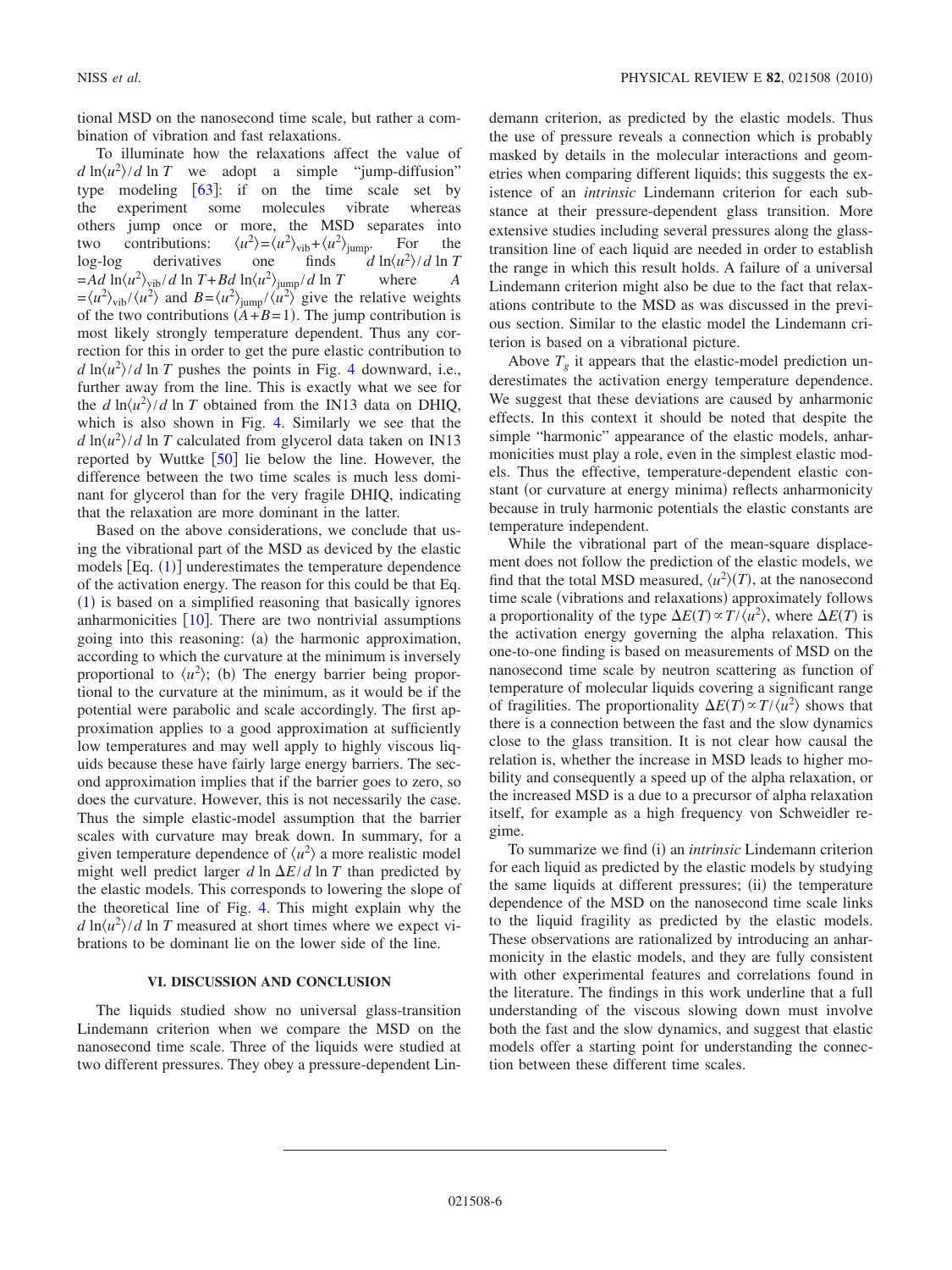- <span id="page-6-0"></span>[1] G. Adam and J. H. Gibbs, [J. Chem. Phys.](http://dx.doi.org/10.1063/1.1696442) **43**, 139 (1965).
- <span id="page-6-1"></span>[2] E. Donth, [J. Non-Cryst. Solids](http://dx.doi.org/10.1016/0022-3093(82)90089-8) **53**, 325 (1982).
- <span id="page-6-2"></span>3 U. Tracht, M. Wilhelm, A. Heuer, H. Feng, K. Schmidt-Rohr, and H. W. Spiess, *[Phys. Rev. Lett.](http://dx.doi.org/10.1103/PhysRevLett.81.2727)* **81**, 2727 (1998).
- <span id="page-6-3"></span>[4] L. Berthier, G. Biroli, J.-P. Bouchaud, L. Cipeletti, D. El Masri, D. L'Hôte *et al.*, [Science](http://dx.doi.org/10.1126/science.1120714) **310**, 1797 (2005).
- 5 C. Crauste-Thibierge, C. Brun, F. Ladieu, D. L'Hote, G. Biroli, and J. P. Bouchaud, *[Phys. Rev. Lett.](http://dx.doi.org/10.1103/PhysRevLett.104.165703)* **104**, 165703 (2010).
- <span id="page-6-4"></span>[6] C. Dalle-Ferrier, C. Thibierge, C. Alba-Simionesco, L. Berthier, G. Biroli, J. P. Bouchaud, F. Ladieu, D. L'Hote, and G. Tarjus, *[Phys. Rev. E](http://dx.doi.org/10.1103/PhysRevE.76.041510)* **76**, 041510 (2007).
- <span id="page-6-5"></span>7 A. Tobolsky, R. E. Powell, and H. Eyring, in *Frontiers in Chemistry*, edited by R. E. Burk and O. Grummit (Interscience, New York, 1943), Vol. 1, p. 125.
- <span id="page-6-6"></span>[8] S. V. Nemilov, Russ. J. Phys. Chem. **42**, 726 (1968).
- <span id="page-6-7"></span>9 J. C. Dyre, N. B. Olsen, and T. Christensen, [Phys. Rev. B](http://dx.doi.org/10.1103/PhysRevB.53.2171) **53**, [2171](http://dx.doi.org/10.1103/PhysRevB.53.2171) (1996).
- <span id="page-6-8"></span>[10] J. C. Dyre, [Rev. Mod. Phys.](http://dx.doi.org/10.1103/RevModPhys.78.953) **78**, 953 (2006).
- <span id="page-6-9"></span>[11] U. Buchenau and R. Zorn, EPL **18**[, 523](http://dx.doi.org/10.1209/0295-5075/18/6/009) (1992).
- <span id="page-6-10"></span>[12] C. A. Angell, [Science](http://dx.doi.org/10.1126/science.267.5206.1924) **267**, 1924 (1995).
- 13 T. Kanaya, I. Tsukushi, K. Kaji, J. Bartos, and J. Kristiak, [Phys. Rev. E](http://dx.doi.org/10.1103/PhysRevE.60.1906) **60**, 1906 (1999).
- <span id="page-6-49"></span>14 R. Casalini and K. L. Ngai, [J. Non-Cryst. Solids](http://dx.doi.org/10.1016/S0022-3093(01)00832-8) **293-295**, 318  $(2001).$  $(2001).$  $(2001).$
- [15] S. Magazu, G. Maisano, F. Migliardo, and C. Mondelli, [Bio](http://dx.doi.org/10.1016/S0006-3495(04)74372-6)[phys. J.](http://dx.doi.org/10.1016/S0006-3495(04)74372-6) 86, 3241 (2004).
- <span id="page-6-28"></span>[16] K. L. Ngai, *[Philos. Mag.](http://dx.doi.org/10.1080/14786430310001644080)* **84**, 1341 (2004).
- [17] K. L. Ngai, [J. Non-Cryst. Solids](http://dx.doi.org/10.1016/S0022-3093(00)00238-6) 275, 7 (2000).
- <span id="page-6-11"></span>18 E. Cornicchi, G. Onori, and A. Paciaroni, [Phys. Rev. Lett.](http://dx.doi.org/10.1103/PhysRevLett.95.158104) **95**, [158104](http://dx.doi.org/10.1103/PhysRevLett.95.158104) (2005).
- <span id="page-6-12"></span>[19] M. Wyart, *[Phys. Rev. Lett.](http://dx.doi.org/10.1103/PhysRevLett.104.095901)* **104**, 095901 (2010).
- <span id="page-6-13"></span>20 R. W. Hall and P. G. Wolynes, [J. Chem. Phys.](http://dx.doi.org/10.1063/1.452045) **86**, 2943  $(1987).$  $(1987).$  $(1987).$
- <span id="page-6-14"></span>21 X. Xia and P. G. Wolynes, [Proc. Natl. Acad. Sci. U.S.A.](http://dx.doi.org/10.1073/pnas.97.7.2990) **97**, [2990](http://dx.doi.org/10.1073/pnas.97.7.2990) (2000).
- <span id="page-6-15"></span>22 V. Lubchenko and P. G. Wolynes, [Annu. Rev. Phys. Chem.](http://dx.doi.org/10.1146/annurev.physchem.58.032806.104653) **58**, 235 ([2007](http://dx.doi.org/10.1146/annurev.physchem.58.032806.104653)).
- <span id="page-6-16"></span>[23] V. N. Novikov and A. P. Sokolov, Nature ([London](http://dx.doi.org/10.1038/nature02947)) 431, 961  $(2004).$  $(2004).$  $(2004).$
- <span id="page-6-17"></span>24 V. N. Novikov, Y. Ding, and A. P. Sokolov, [Phys. Rev. E](http://dx.doi.org/10.1103/PhysRevE.71.061501) **71**, [061501](http://dx.doi.org/10.1103/PhysRevE.71.061501) (2005).
- <span id="page-6-18"></span>[25] S. N. Yannopoulos and G. P. Johari, Nature ([London](http://dx.doi.org/10.1038/nature04967)) 442, E7  $(2006).$  $(2006).$  $(2006).$
- <span id="page-6-19"></span>[26] D. H. Torchinsky, J. A. Johnson, and K. A. Nelson, [J. Chem.](http://dx.doi.org/10.1063/1.3072476) Phys. 130[, 064502](http://dx.doi.org/10.1063/1.3072476) (2009).
- <span id="page-6-20"></span>[27] A. P. Sokolov, E. Rössler, A. Kisliuk, and D. Quitmann, *[Phys.](http://dx.doi.org/10.1103/PhysRevLett.71.2062)* [Rev. Lett.](http://dx.doi.org/10.1103/PhysRevLett.71.2062) **71**, 2062 (1993).
- <span id="page-6-21"></span>28 S. N. Yannopoulos and G. N. Papatheodorou, [Phys. Rev. B](http://dx.doi.org/10.1103/PhysRevB.62.3728) **62**, [3728](http://dx.doi.org/10.1103/PhysRevB.62.3728) (2000).
- <span id="page-6-22"></span>29 K. Niss and C. Alba-Simionesco, [Phys. Rev. B](http://dx.doi.org/10.1103/PhysRevB.74.024205) **74**, 024205  $(2006).$  $(2006).$  $(2006).$
- <span id="page-6-23"></span>[30] T. Scopigno, G. Ruocco, F. Sette, and G. Monaco, [Science](http://dx.doi.org/10.1126/science.1089446) **302**[, 849](http://dx.doi.org/10.1126/science.1089446) (2003).
- <span id="page-6-24"></span>31 T. Scopigno, D. Cangialosi, and G. Ruocco, [Phys. Rev. B](http://dx.doi.org/10.1103/PhysRevB.81.100202) **81**, [100202](http://dx.doi.org/10.1103/PhysRevB.81.100202) (2010).
- <span id="page-6-25"></span>[32] A. Widmer-Cooper and P. Harrowell, [J. Phys.: Condens. Mat-](http://dx.doi.org/10.1088/0953-8984/17/49/001)ter 17[, S4025](http://dx.doi.org/10.1088/0953-8984/17/49/001) (2005).
- <span id="page-6-26"></span>33 L. Larini, A. Ottochian, C. De Michele, and D. Leporini, [Nat.](http://dx.doi.org/10.1038/nphys788) [Phys.](http://dx.doi.org/10.1038/nphys788) 4, 42 (2008).
- <span id="page-6-27"></span>[34] D. S. Sanditov, [Dokl. Phys. Chem.](http://dx.doi.org/10.1023/A:1023922511485) 390, 122 (2003).
- <span id="page-6-29"></span>[35] C. P. Flynn, *[Phys. Rev.](http://dx.doi.org/10.1103/PhysRev.171.682)* **171**, 682 (1968); A. P. Sokolov, A. Kisliuk, D. Quitmann, A. Kudlik, and E. Rössler, [J. Non-Cryst.](http://dx.doi.org/10.1016/0022-3093(94)90426-X) Solids **[172-174](http://dx.doi.org/10.1016/0022-3093(94)90426-X)**, 138 (1994); C. M. Roland and K. L. Ngai, [J.](http://dx.doi.org/10.1063/1.471117) [Chem. Phys.](http://dx.doi.org/10.1063/1.471117) **104**, 2967 (1996); M. M. Teeter, A. Yamano, B. Stec, and U. Mohanty, [Proc. Natl. Acad. Sci. U.S.A.](http://dx.doi.org/10.1073/pnas.201404398) **98**, 11242 ([2001](http://dx.doi.org/10.1073/pnas.201404398)); F. W. Starr, S. Sastry, J. F. Douglas, and S. C. Glotzer, [Phys. Rev. Lett.](http://dx.doi.org/10.1103/PhysRevLett.89.125501) 89, 125501 (2002); P. Bordat, F. Affouard, M. Descamps, and K. L. Ngai, *ibid.* **93**[, 105502](http://dx.doi.org/10.1103/PhysRevLett.93.105502) (2004).
- <span id="page-6-30"></span>36 U. Buchenau and A. Wischnewski, [Phys. Rev. B](http://dx.doi.org/10.1103/PhysRevB.70.092201) **70**, 092201  $(2004).$  $(2004).$  $(2004).$
- <span id="page-6-31"></span>[37] B. Frick, D. Richter, W. Petry, and U. Buchenau, [Z. Phys. B:](http://dx.doi.org/10.1007/BF01320541) [Condens. Matter](http://dx.doi.org/10.1007/BF01320541) **70**, 73 (1988); V. K. Malinovsky and V. N. Novikov, [J. Phys.: Condens. Matter](http://dx.doi.org/10.1088/0953-8984/4/9/003) 4, L139 (1992); A. Heuer and H. W. Spiess, [J. Non-Cryst. Solids](http://dx.doi.org/10.1016/0022-3093(94)90090-6) 176, 294 (1994); V. N. Novikov, E. Rössler, V. K. Malinovsky, and N. V. Surovtsev, EPL 35[, 289](http://dx.doi.org/10.1209/epl/i1996-00568-7) (1996); J. N. Onuchic, Z. Luthey-Schulten, and P. G. Wolynes, [Annu. Rev. Phys. Chem.](http://dx.doi.org/10.1146/annurev.physchem.48.1.545) **48**, 545 (1997); D. S. Sanditov, S. S. Sangadiev, and G. V. Kozlov, Glass Phys. Chem. **24**, 539 (1998); V. N. Novikov and A. P. Sokolov, [Phys. Rev. E](http://dx.doi.org/10.1103/PhysRevE.67.031507) **67**, 031507 (2003); R. S. Berry and B. M. Smirnov, *[Phys. Usp.](http://dx.doi.org/10.1070/PU2005v048n04ABEH002022)* **48**, 345 (2005).
- <span id="page-6-32"></span>[38] B. Frick and C. Alba-Simionesco, *[Physica B](http://dx.doi.org/10.1016/S0921-4526(98)01487-2)* 266, 13 (1999).
- <span id="page-6-33"></span>39 K. Niss, Ph.D. thesis, Université de Paris XI, 2007.
- <span id="page-6-34"></span>[40] C. Dalle-Ferrier, Ph.D. thesis, Université de Paris XI, 2009.
- <span id="page-6-35"></span>[41] The densities are obtained by extrapolation of literature data [[57,](#page-6-52)[64](#page-7-3)[–66](#page-7-4)] using the well-known Tait equation and calculated expansion coefficients  $\left[39,40\right]$  $\left[39,40\right]$  $\left[39,40\right]$  $\left[39,40\right]$ .
- <span id="page-6-36"></span>[42] N. Gnan, T. B. Schrøder, U. R. Pedersen, N. P. Bailey, and J. C. Dyre, [J. Chem. Phys.](http://dx.doi.org/10.1063/1.3265957) **131**, 234504 (2009).
- <span id="page-6-37"></span>[43] C. Alba-Simionesco, D. Morineau, B. Frick, N. Higonenq, and H. Fujimori, [J. Non-Cryst. Solids](http://dx.doi.org/10.1016/S0022-3093(98)00652-8) 235-237, 367 (1998).
- <span id="page-6-38"></span>[44] B. Frick and L. J. Fetters, [Macromolecules](http://dx.doi.org/10.1021/ma00082a014) 27, 974 (1994).
- <span id="page-6-39"></span>[45] A. Ottochian, C. De Michele, and D. Leporini, [J. Chem. Phys.](http://dx.doi.org/10.1063/1.3269041) 131[, 224517](http://dx.doi.org/10.1063/1.3269041) (2009).
- <span id="page-6-40"></span>[46] J. C. Dyre and N. B. Olsen, *[Phys. Rev. E](http://dx.doi.org/10.1103/PhysRevE.69.042501)* **69**, 042501 (2004).
- <span id="page-6-42"></span>[47] C. Alba-Simionesco, A. Cailliaux, A. Alegria, and G. Tarjus, EPL **68**, 58 ([2004](http://dx.doi.org/10.1209/epl/i2004-10214-6)).
- <span id="page-6-43"></span>[48] N. O. Birge, *[Phys. Rev. B](http://dx.doi.org/10.1103/PhysRevB.34.1631)* 34, 1631 (1986).
- <span id="page-6-44"></span>[49] M. Paluch, R. Casalini, S. Hensel-Bielowka, and C. M. Ro-land, [J. Chem. Phys.](http://dx.doi.org/10.1063/1.1473652) **116**, 9839 (2002).
- <span id="page-6-41"></span>[50] J. Wuttke, W. Petry, G. Coddens, and F. Fujara, *[Phys. Rev. E](http://dx.doi.org/10.1103/PhysRevE.52.4026)* **52**[, 4026](http://dx.doi.org/10.1103/PhysRevE.52.4026) (1995).
- <span id="page-6-45"></span>[51] K. Niss, C. Dalle-Ferrier, G. Tarjus, and C. Alba-Simionesco, [J. Phys.: Condens. Matter](http://dx.doi.org/10.1088/0953-8984/19/7/076102) 19, 076102 (2007).
- <span id="page-6-46"></span>[52] P. K. Dixon and S. R. Nagel, *[Phys. Rev. Lett.](http://dx.doi.org/10.1103/PhysRevLett.61.341)* **61**, 341 (1988).
- <span id="page-6-47"></span>53 D. H. Huang and G. B. McKenna, [J. Chem. Phys.](http://dx.doi.org/10.1063/1.1348029) **114**, 5621  $(2001).$  $(2001).$  $(2001).$
- <span id="page-6-48"></span>[54] M. Paluch, K. L. Ngai, and S. Hensel-Bielowka, [J. Chem.](http://dx.doi.org/10.1063/1.1374556) Phys. 114[, 10872](http://dx.doi.org/10.1063/1.1374556) (2001).
- <span id="page-6-50"></span>[55] C. Alba-Simionesco, J. Fan, and C. A. Angell, [J. Chem. Phys.](http://dx.doi.org/10.1063/1.478800) 110[, 5262](http://dx.doi.org/10.1063/1.478800) (1999).
- <span id="page-6-51"></span>[56] A. Mandanici, M. Cutroni, and R. Richert, [J. Chem. Phys.](http://dx.doi.org/10.1063/1.1854628) 122[, 084508](http://dx.doi.org/10.1063/1.1854628) (2005).
- <span id="page-6-52"></span>[57] A. J. Barlow, J. Lamb, and A. J. Matheson, [Proc. R. Soc.](http://dx.doi.org/10.1098/rspa.1966.0138) [London, Ser. A](http://dx.doi.org/10.1098/rspa.1966.0138) 292, 322 (1966).
- <span id="page-6-53"></span>[58] N. B. Olsen, T. Christensen, and J. C. Dyre, *[Phys. Rev. Lett.](http://dx.doi.org/10.1103/PhysRevLett.86.1271)* 86[, 1271](http://dx.doi.org/10.1103/PhysRevLett.86.1271) (2001).
- <span id="page-6-54"></span>[59] N. B. Olsen, [J. Non-Cryst. Solids](http://dx.doi.org/10.1016/S0022-3093(98)00599-7) 235-237, 399 (1998).
- <span id="page-6-55"></span>60 R. Richert, K. Duvvuri, and L. T. Duong, [J. Chem. Phys.](http://dx.doi.org/10.1063/1.1531587) **118**, [1828](http://dx.doi.org/10.1063/1.1531587) (2003).